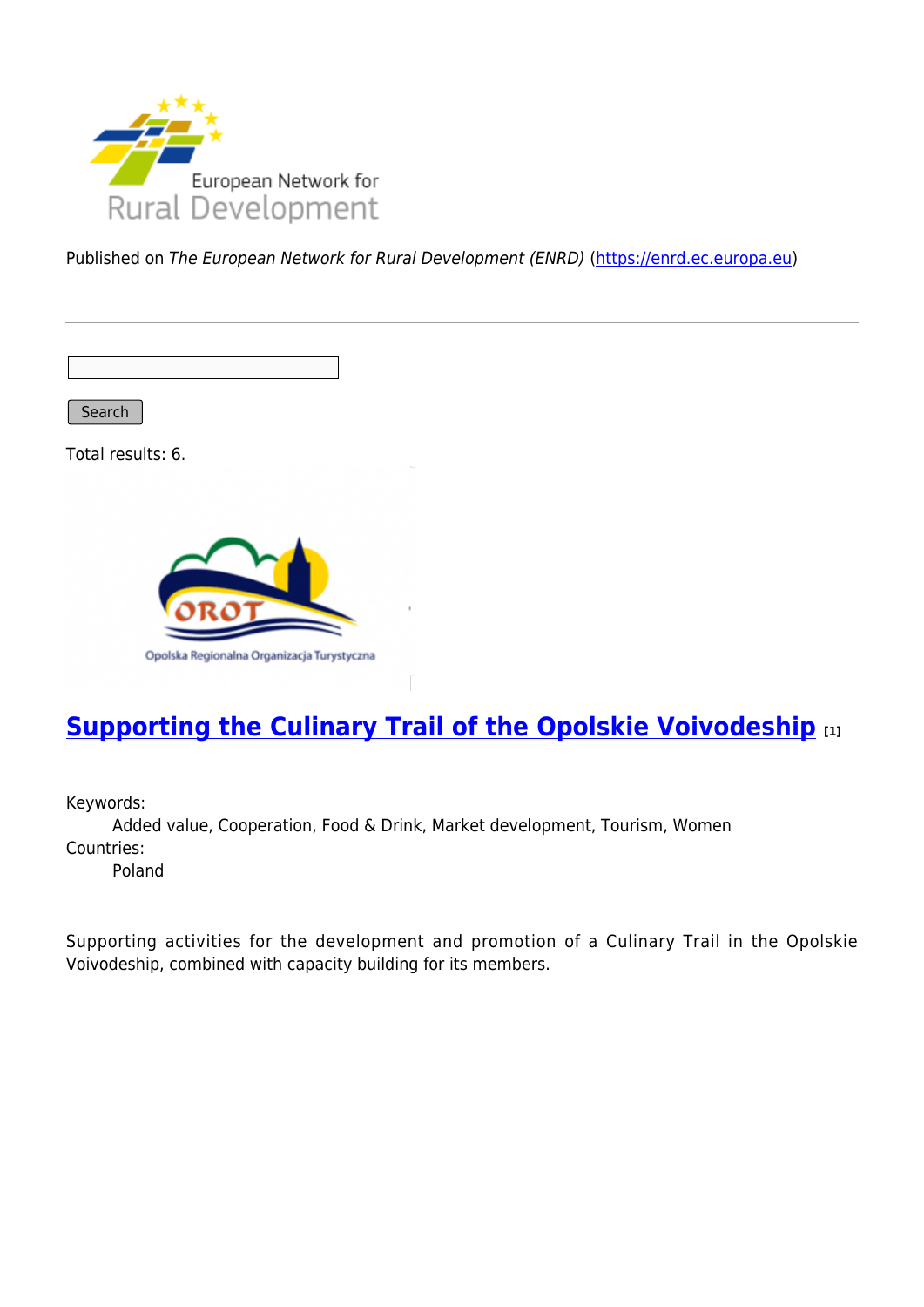

# **[A new greenhouse for growing traditional varieties of rose](https://enrd.ec.europa.eu/projects-practice/new-greenhouse-growing-traditional-varieties-rose-plants_en) [plants](https://enrd.ec.europa.eu/projects-practice/new-greenhouse-growing-traditional-varieties-rose-plants_en) [2]**

Keywords: Agriculture, LEADER/CLLD, Rural business Countries: Estonia

A family farm used LEADER support to build a new greenhouse that would provide optimum conditions for growing traditional varieties of Estonian roses.

# La Route de l'innovation du RWDR



# **[The Innovation Route of the Walloon rural development](https://enrd.ec.europa.eu/projects-practice/innovation-route-walloon-rural-development-network_en) [network](https://enrd.ec.europa.eu/projects-practice/innovation-route-walloon-rural-development-network_en) [3]**

Keywords: Agriculture, Cooperation, Innovation, Stakeholder involvement Countries: Belgium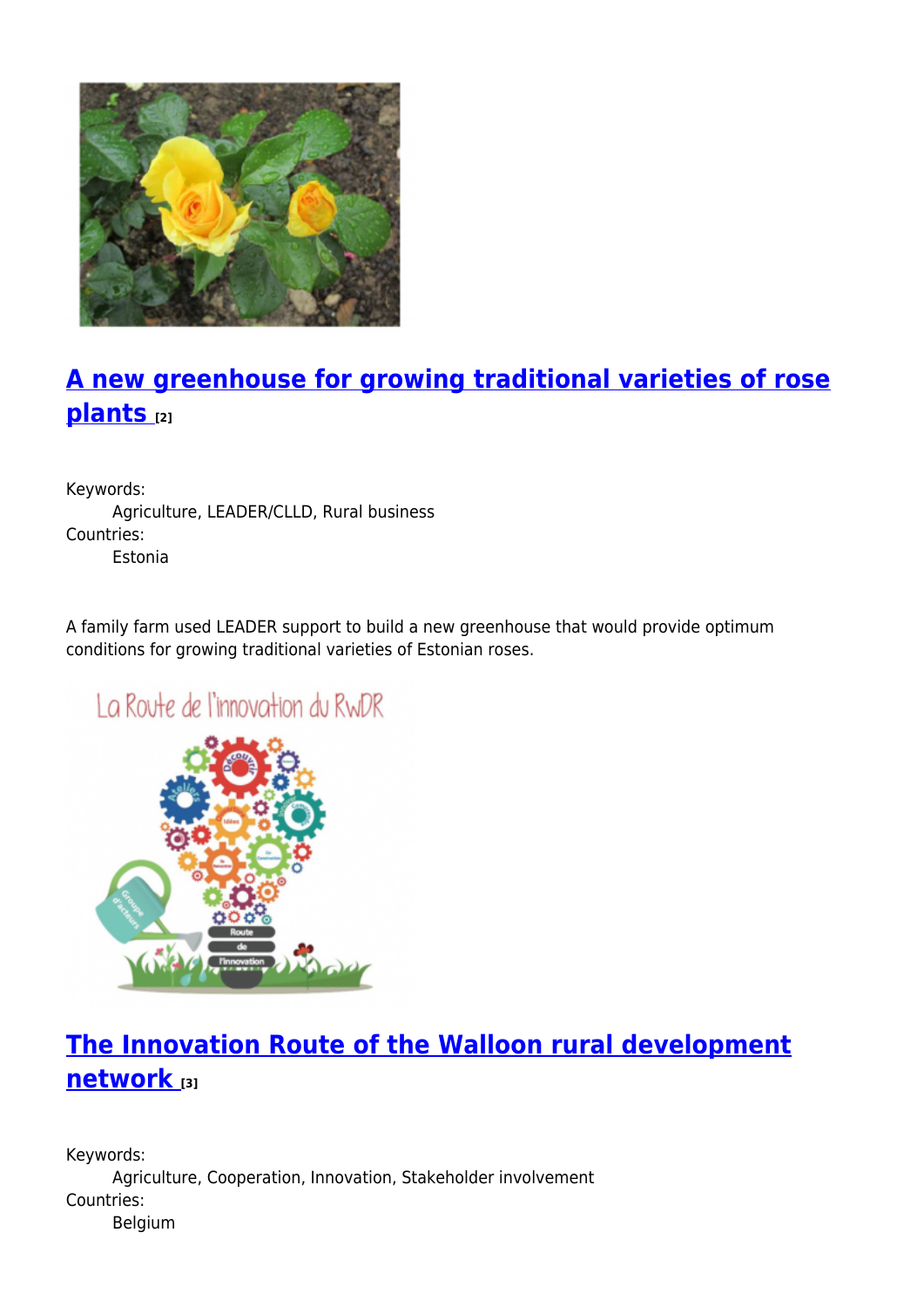An educational peer-to-peer programme for farmers that are engaged into innovative practices, facilitated through participative techniques and scientific expertise.



# **[Chevetogne - combining a wetland ecosystem observation](https://enrd.ec.europa.eu/projects-practice/chevetogne-combining-wetland-ecosystem-observation-area-social-tourism_en) [area with social tourism](https://enrd.ec.europa.eu/projects-practice/chevetogne-combining-wetland-ecosystem-observation-area-social-tourism_en) [4]**

Keywords: Environmental protection, Protected areas, Tourism Countries: Belgium

Restoring a wetland ecosystem and creating an observation area, for ecological, hydrological, educational and touristic purposes.



# **['Trubenieki' farm – Developing a mushroom farm through a](https://enrd.ec.europa.eu/projects-practice/trubenieki-farm-developing-mushroom-farm-through-niche-product-diversification_en) [niche product & diversification](https://enrd.ec.europa.eu/projects-practice/trubenieki-farm-developing-mushroom-farm-through-niche-product-diversification_en) [5]**

Keywords: Agriculture, Diversification, Innovation, Job creation, LEADER/CLLD, Tourism Countries: Latvia